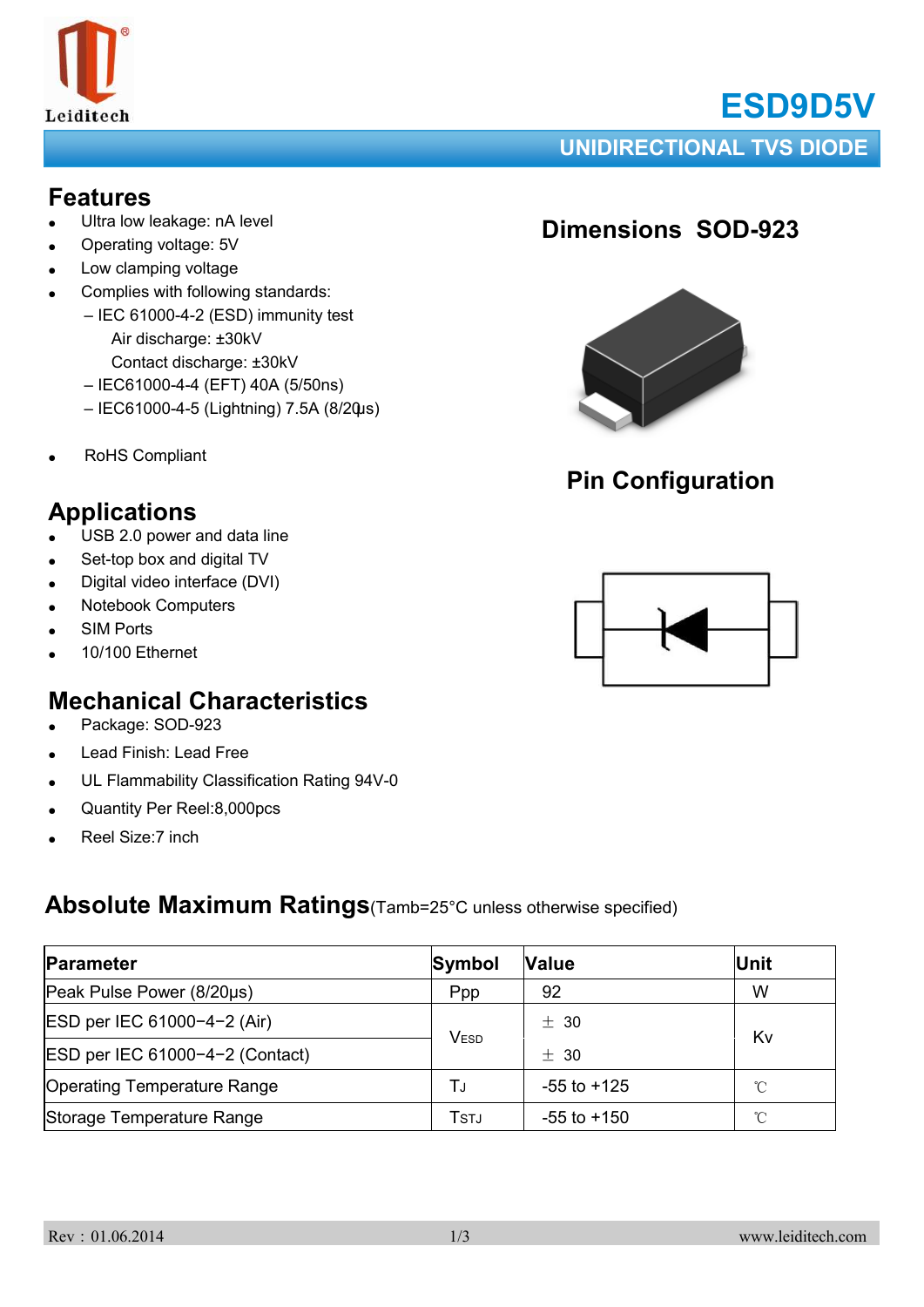

#### **Electrical Characteristics**(TA=25°C unless otherwise specified)

| <b>Part Number</b> | Device<br>Marking | <b>V</b> <sub>RWM</sub><br>$(\mathsf{V})$ | $V_{BR}$<br>(V) | Iт<br>(mA) | $V_{C}$<br>@1A | (Max) | Vc<br>(@A) | <b>I</b> R<br>μA<br>(Max) | (Pf)<br>(Typ.) |
|--------------------|-------------------|-------------------------------------------|-----------------|------------|----------------|-------|------------|---------------------------|----------------|
| ESD9D5V            | E <sub>1</sub>    | 5                                         | 6.2             |            |                | 12.3  | 7.5        |                           | 40             |

#### **Characteristic Curves**

#### **Fig2. ESD Pulse Waveform (according to IEC 61000-4-2) Fig1. 8/20**µ**s Pulse Waveform** 120 100% **TEST** Peak Value I<sub>PP</sub> tr Percent of Peak Pulse Current % 90% WAVEFORM Percent of Peak Pulse Current % 100 I<sub>PP</sub> - Peak Pulse Current - % of I<sub>PP</sub> **PARAMETERS** I<sub>PP</sub> - Peak Pulse Current - % of I<sub>PP</sub>  $t_r = 8 \mu s$ 80  $t_{d}$ =20 $\mu$ s 60 40  $t_d$ =t I<sub>PP</sub>/2 10% 20  $-{\rm tr} = 0.7 \sim 1$ ns  $\vert$  Time (ns) 0 30ns 0 5 10 15 20 25 30 60ns  $t - Time (µs)$